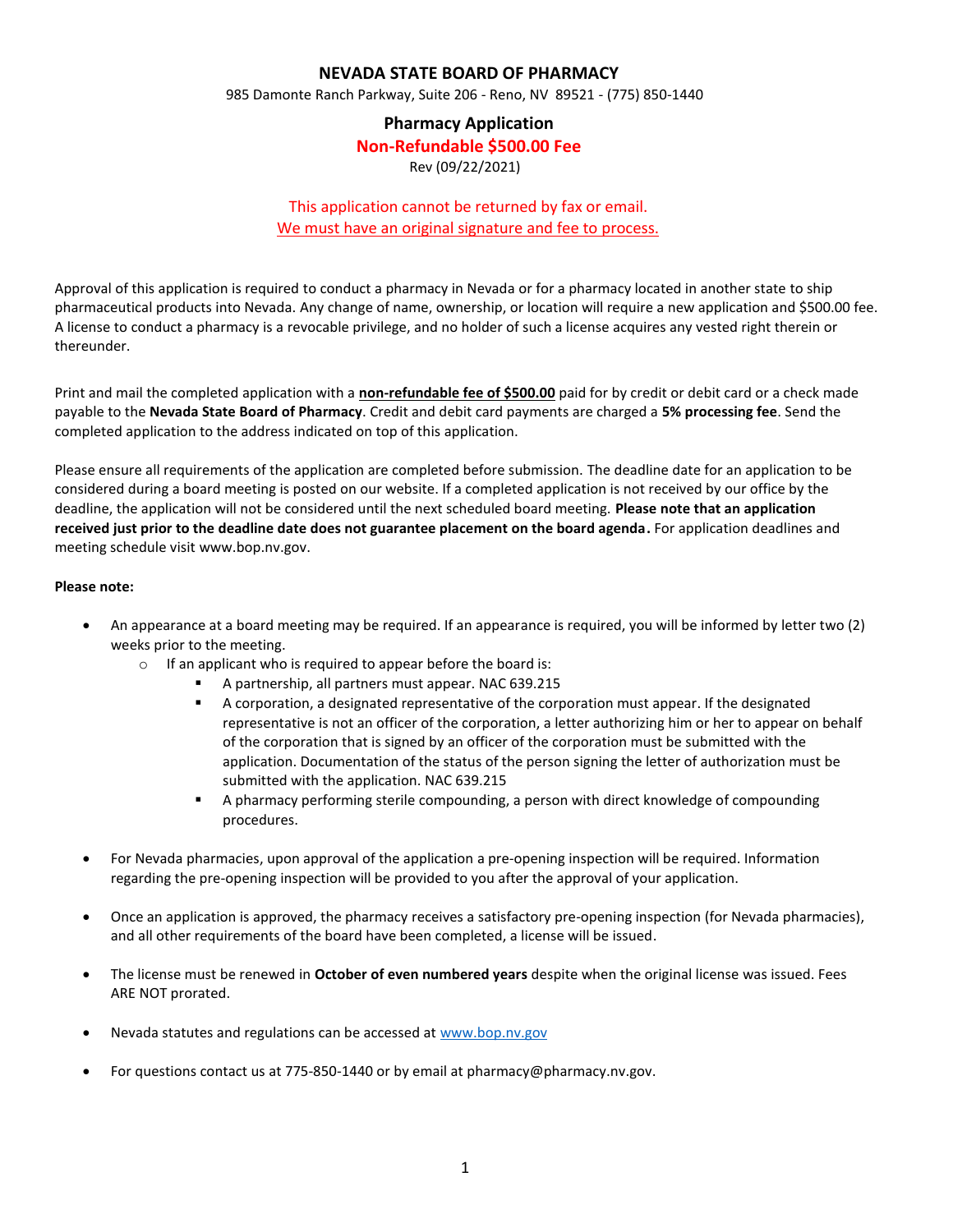## **NEVADA STATE BOARD OF PHARMACY**

985 Damonte Ranch Parkway, Suite 206 - Reno, NV 89521 - (775) 850-1440

# **Pharmacy Application**

## **Non-Refundable \$500.00 Fee**

Rev (9/22/2021)

| Where is the facility located?             |                               |                                                                                              |  |  |  |  |
|--------------------------------------------|-------------------------------|----------------------------------------------------------------------------------------------|--|--|--|--|
| $\Box$ Nevada                              |                               |                                                                                              |  |  |  |  |
| $\Box$ Out-of-State                        |                               |                                                                                              |  |  |  |  |
| Type of Application (check applicable box) |                               | <b>Ownership Type (check applicable box)</b>                                                 |  |  |  |  |
| $\Box$ New Pharmacy                        | * If making a change, provide | $\Box$ Publicly Traded (complete sections 1, 2, 3, 4, 5, 9, 10, 11, 12)                      |  |  |  |  |
| $\Box$ Ownership Change*                   | current license number:       | $\Box$ Non-Publicly Traded (complete sections 1, 2, 3, 4, 6, 9, 10, 11, 12)                  |  |  |  |  |
| $\Box$ Location Change *                   |                               | $\Box$ Partnership (complete sections 1, 2, 3, 4, 7, 9, 10, 11, 12)                          |  |  |  |  |
| $\Box$ Name Change*                        |                               | $\Box$<br>Sole Owner (complete sections 1, 2, 3, 4, 8, 9, 10, 11, 12)                        |  |  |  |  |
|                                            |                               |                                                                                              |  |  |  |  |
| <b>Section 1: General Information</b>      |                               |                                                                                              |  |  |  |  |
|                                            |                               |                                                                                              |  |  |  |  |
|                                            |                               |                                                                                              |  |  |  |  |
|                                            |                               | State: Zip: Zip:                                                                             |  |  |  |  |
|                                            |                               |                                                                                              |  |  |  |  |
|                                            |                               |                                                                                              |  |  |  |  |
|                                            |                               |                                                                                              |  |  |  |  |
|                                            |                               |                                                                                              |  |  |  |  |
|                                            |                               | Website: www.communication.com/website: www.communication.com/website: www.communication.com |  |  |  |  |
|                                            |                               |                                                                                              |  |  |  |  |
|                                            |                               |                                                                                              |  |  |  |  |
|                                            |                               |                                                                                              |  |  |  |  |
| Type of Pharmacy (check all applicable)    |                               | Services the Pharmacy will Provide (check all applicable)                                    |  |  |  |  |
| $\Box$ Retail/Community                    |                               | $\Box$ Retail/Community                                                                      |  |  |  |  |
|                                            |                               | $\Box$ Non-sterile Compounding                                                               |  |  |  |  |
| $\Box$ Internet                            |                               | $\Box$ Sterile Compounding                                                                   |  |  |  |  |
| $\Box$ Nuclear                             |                               | Mail-Order Service                                                                           |  |  |  |  |
| $\Box$ Other:                              |                               | $\Box$ Off-site Cognitive Services                                                           |  |  |  |  |
|                                            |                               | $\Box$ Long Term Care                                                                        |  |  |  |  |
| $\Box$ Hospital                            |                               |                                                                                              |  |  |  |  |
|                                            |                               | $\Box$ Other:                                                                                |  |  |  |  |
| <b>Days of Operation</b>                   |                               |                                                                                              |  |  |  |  |
| $\Box$ Tuesday<br>$\Box$ Monday            | Wednesday                     | $\Box$ Thursday<br>$\Box$ Friday<br>$\Box$ Saturday<br>$\Box$ Sunday                         |  |  |  |  |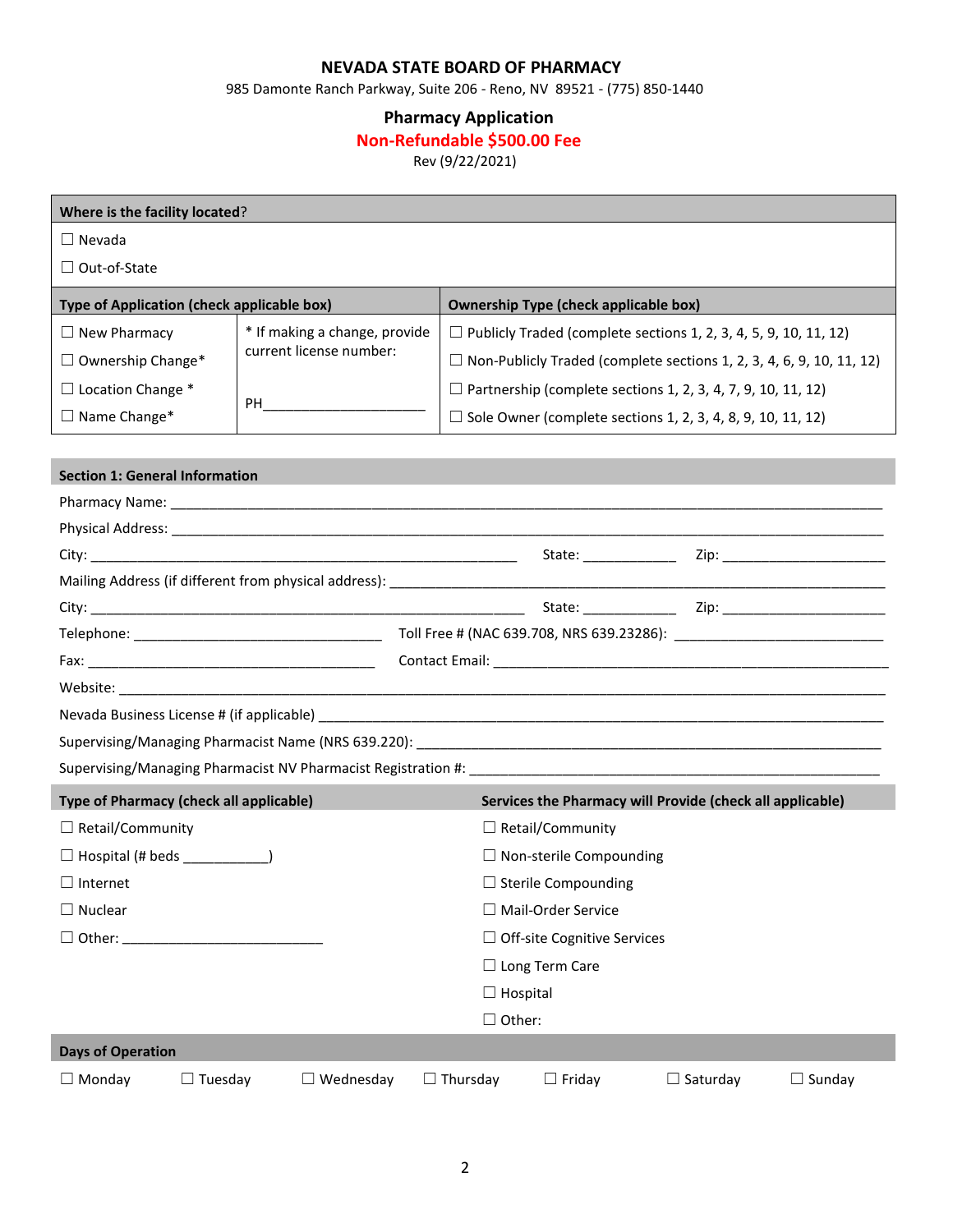**Section 2: List all Nevada Registered Pharmacist(s) that will be Providing Pharmacy Services in/into Nevada for the pharmacy (NRS 639.100, NRS 639.015) (Use a separate piece of paper if additional space is needed.)**

| NV Pharmacist Registration #: _______________________  |
|--------------------------------------------------------|
| NV Pharmacist Registration #: ______________________   |
| NV Pharmacist Registration #: ___________________      |
| NV Pharmacist Registration #: ________________________ |
| NV Pharmacist Registration #: ________________________ |
| NV Pharmacist Registration #: ________________________ |
| NV Pharmacist Registration #: ____________________     |
| NV Pharmacist Registration #: ________________________ |
| NV Pharmacist Registration #: ____________________     |
| NV Pharmacist Registration #: ____________________     |
|                                                        |

| <b>Section 3: History of Company</b>                                                                                                                                                                                                         |                                                                                                                                                                                                                                   |  |  |  |  |
|----------------------------------------------------------------------------------------------------------------------------------------------------------------------------------------------------------------------------------------------|-----------------------------------------------------------------------------------------------------------------------------------------------------------------------------------------------------------------------------------|--|--|--|--|
| 1.                                                                                                                                                                                                                                           | Has the corporation, any owner(s), shareholder(s) or partner(s) with any interest, ever been charged, or<br>convicted of a felony or gross misdemeanor (including by way of a guilty plea or no contest plea)?                    |  |  |  |  |
| 2.                                                                                                                                                                                                                                           | Has the corporation, any owner(s), shareholder(s) or partner(s) with any interest, ever been denied a license,<br>permit or certificate of registration from any jurisdiction?                                                    |  |  |  |  |
| 3.                                                                                                                                                                                                                                           | Has the corporation, any owner(s), shareholder(s) or partner(s) with any interest, ever been subject of an<br>administrative action, board citation, cite fine, or proceeding relating to the pharmaceutical industry?            |  |  |  |  |
| 4.                                                                                                                                                                                                                                           | Has the corporation, any owner(s), shareholder(s) or partner(s) with any interest, ever been found guilty, pled<br>guilty or entered a plea of nolo contendere to any offense federal or state, related to controlled substances? |  |  |  |  |
| 5.                                                                                                                                                                                                                                           | Has the corporation, any owner(s), shareholder(s) or partner(s) with any interest, ever surrendered a license,<br>permit or certificate of registration voluntarily or otherwise (other than upon voluntary close of a facility)? |  |  |  |  |
| If you marked YES to any of the number questions (1-5) above, a signed statement of explanation must be attached. Copies of<br>any documents that identify the circumstance or contain an order, agreement or other disposition is required. |                                                                                                                                                                                                                                   |  |  |  |  |

**Section 4: Are any of the owners a health professional (i.e. Practitioner as defined by NRS 639.0125, Advanced Practice Registered Nurse, Physician's Assistant, Physical Therapist, Occupational Therapist, Registered Nurse, Respiratory Therapist, etc.)? If yes, please provide the name(s) of the owner(s), their credentials and their percent ownership. Write NA if not applicable. NRS 639.232. (Use a separate piece of paper if additional space is needed.)**

| Name: | Credentials: | %      |
|-------|--------------|--------|
| Name: | Credentials: | $\%$ : |
| Name: | Credentials: | %      |
| Name: | Credentials: | $\%$ : |
| Name: | Credentials: | $\%$ : |

1. The Board shall not issue a license to conduct a pharmacy:

a) To any practitioner; or

b) To any partnership, corporation, or association in which a practitioner has a controlling interest or owns more than 10 percent of the available stock.

2. This section does not:

a) Apply to a hospital pharmacy or a health maintenance organization which holds a certificate of authority under chapter 695C of NRS.

b) Prohibit ownership by a practitioner of a building in which a pharmacy is located, if space for the pharmacy is rented at the prevailing rate.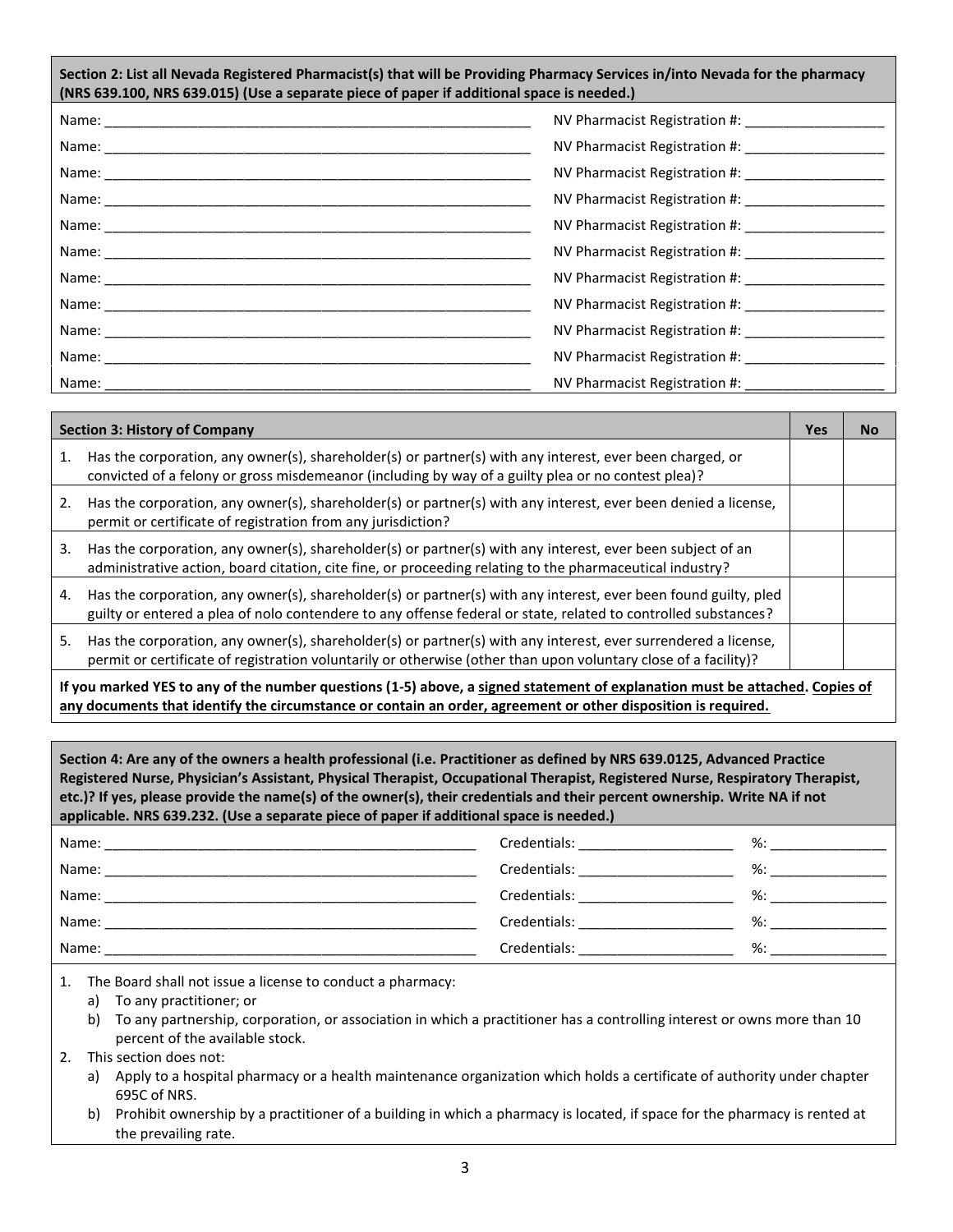| <b>Section 5: Publicly Traded Corporation</b>                                                                       |                          |                        |  |  |  |  |  |
|---------------------------------------------------------------------------------------------------------------------|--------------------------|------------------------|--|--|--|--|--|
|                                                                                                                     |                          |                        |  |  |  |  |  |
|                                                                                                                     |                          |                        |  |  |  |  |  |
|                                                                                                                     |                          |                        |  |  |  |  |  |
|                                                                                                                     |                          |                        |  |  |  |  |  |
|                                                                                                                     |                          |                        |  |  |  |  |  |
|                                                                                                                     |                          |                        |  |  |  |  |  |
|                                                                                                                     |                          |                        |  |  |  |  |  |
| Date of SEC Registration:                                                                                           | SEC Registration Number: | Stock Exchange Symbol: |  |  |  |  |  |
| Does the number of stockholders/shareholders of the corporation exceed four? NRS 639.231<br>$\Box$ Yes<br>$\Box$ No |                          |                        |  |  |  |  |  |

| <b>Section 6: Non-Publicly Traded Corporation or Company</b>                                        |  |            |      |
|-----------------------------------------------------------------------------------------------------|--|------------|------|
|                                                                                                     |  |            |      |
|                                                                                                     |  |            |      |
|                                                                                                     |  |            |      |
|                                                                                                     |  |            |      |
|                                                                                                     |  |            |      |
|                                                                                                     |  |            |      |
|                                                                                                     |  |            |      |
| Does the number of stockholders/shareholders of the corporation or members exceed four? NRS 639.231 |  | $\Box$ Yes | ∐ No |

| <b>Section 7: Partnership</b>                                                      |                       |
|------------------------------------------------------------------------------------|-----------------------|
|                                                                                    |                       |
|                                                                                    |                       |
|                                                                                    | State: ______________ |
|                                                                                    |                       |
|                                                                                    |                       |
| Please check type of partnership (NAC 639.214)<br>$\Box$ General                   | $\Box$ Limited        |
| Does the number of partners or members of the partnership exceed four? NRS 639.231 | $\Box$ Yes<br>∣No     |

| Section 8: Sole Owner                                                  |                                                                                                                                                                                                                                                                                                                                                                                                                                                                  |
|------------------------------------------------------------------------|------------------------------------------------------------------------------------------------------------------------------------------------------------------------------------------------------------------------------------------------------------------------------------------------------------------------------------------------------------------------------------------------------------------------------------------------------------------|
|                                                                        |                                                                                                                                                                                                                                                                                                                                                                                                                                                                  |
|                                                                        |                                                                                                                                                                                                                                                                                                                                                                                                                                                                  |
| <b>Business Address:</b><br><u> 1980 - Jan Samuel Samuel (b. 1980)</u> |                                                                                                                                                                                                                                                                                                                                                                                                                                                                  |
| City:<br><u> 1980 - John Stone, Amerikaansk politiker (</u> † 1920)    | State: the state of the state of the state of the state of the state of the state of the state of the state of the state of the state of the state of the state of the state of the state of the state of the state of the sta<br>Zip: the contract of the contract of the contract of the contract of the contract of the contract of the contract of the contract of the contract of the contract of the contract of the contract of the contract of the contr |
| Telephone:                                                             | Email:                                                                                                                                                                                                                                                                                                                                                                                                                                                           |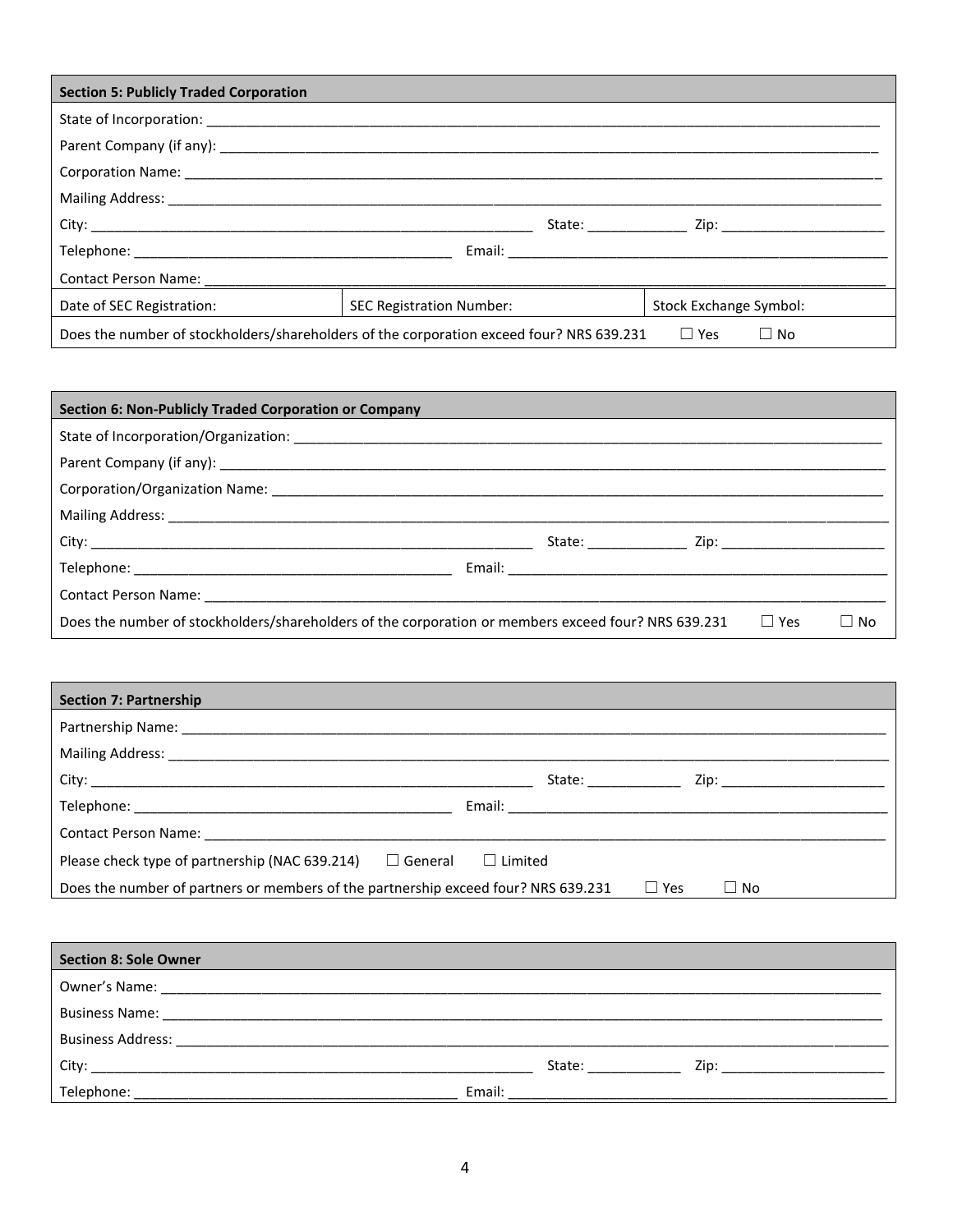**Section 9: Statement of Responsibility - MUST BE COMPLETED by an Authorized Person (NAC 639.945)**

## **Statement of Responsibility**

- 1. I am the \_\_\_\_\_\_\_\_\_\_\_\_\_\_\_\_\_\_\_\_\_\_\_\_\_\_\_\_\_ (title) for \_\_\_\_\_\_\_\_\_\_\_\_\_\_\_\_\_\_\_\_\_\_\_\_\_\_\_\_\_\_\_\_\_\_\_\_\_\_\_\_ (name of Pharmacy) and in that capacity, I am authorized to speak on the Pharmacy's behalf.
- 2. I understand and acknowledge that any owner(s), shareholder(s), member(s), or partner(s) may be responsible for any violations of pharmacy law that may occur in the Pharmacy owned by such owner(s), shareholder(s), member(s), or partner(s).
- 3. I further understand and acknowledge that any owner(s), shareholder(s), member(s), or partner(s) may be named in any action taken by the Nevada State Board of Pharmacy against the Pharmacy.
- 4. I further understand and acknowledge that any owner(s), shareholder(s), member(s), or partner(s) cannot require or permit the pharmacist(s) in said Pharmacy to violate any provision of local, state, or federal laws or regulations pertaining to the practice of pharmacy.

\_\_\_\_\_\_\_\_\_\_\_\_\_\_\_\_\_\_\_\_\_\_\_\_\_\_\_\_\_\_\_\_\_\_\_\_\_\_\_\_\_\_\_\_\_\_\_\_\_\_\_\_\_\_\_\_\_\_\_\_\_\_\_\_\_\_\_\_\_\_\_\_\_\_\_\_\_\_\_\_\_\_\_\_\_\_\_\_\_\_

\_\_\_\_\_\_\_\_\_\_\_\_\_\_\_\_\_\_\_\_\_\_\_\_\_\_\_\_\_\_\_\_\_\_\_\_\_\_\_\_\_\_\_\_\_\_\_\_\_\_\_\_\_\_\_\_ \_\_\_\_\_\_\_\_\_\_\_\_\_\_\_\_\_\_\_\_\_\_\_\_

5. I further understand and acknowledge that Nevada law requires that each pharmacist engaged in providing pharmacy services into Nevada is licensed by the Nevada State Board of Pharmacy (NRS 639.100).

Print Name of Authorized Person

Original signature of Authorized Person (copies or stamps not accepted) Date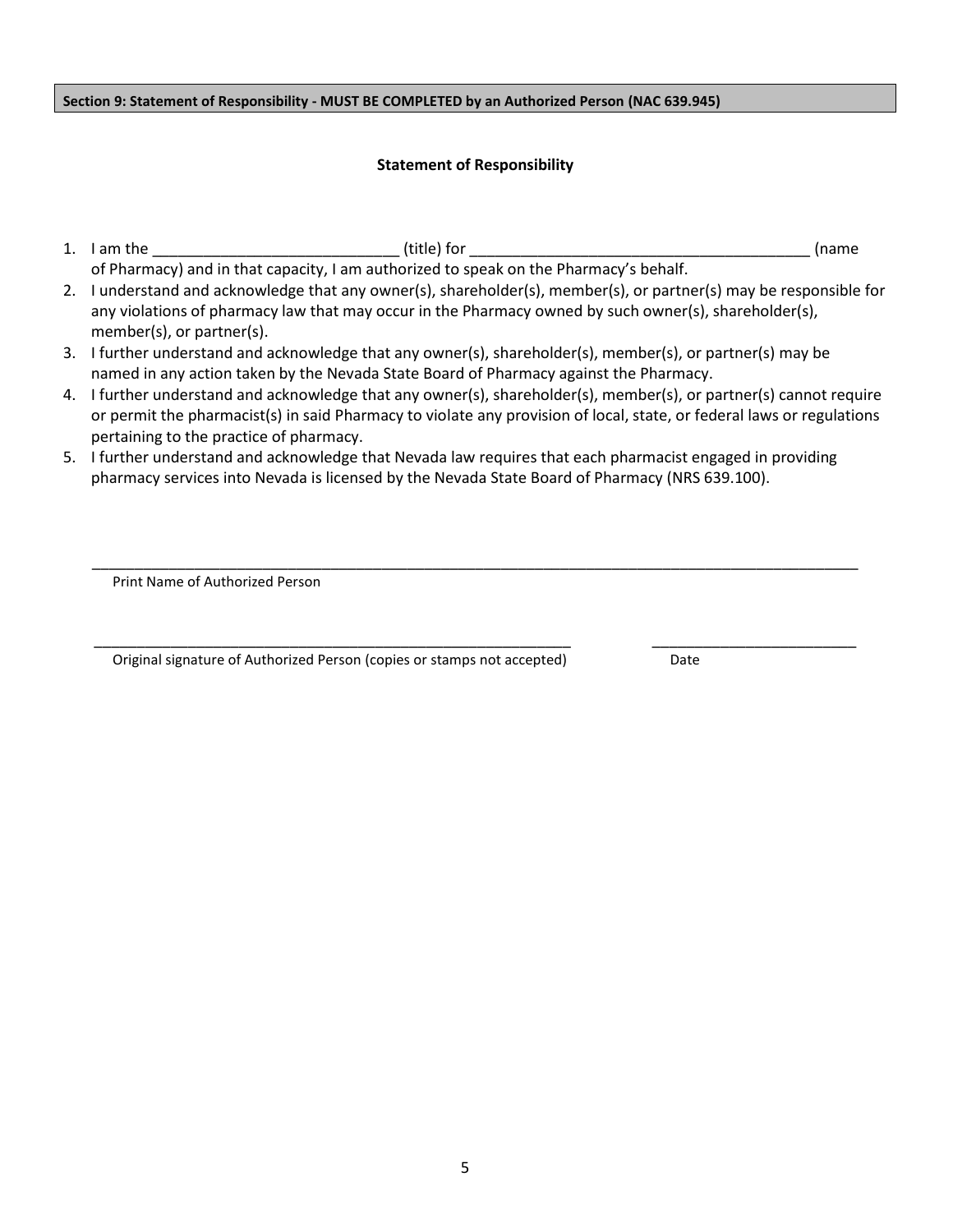**Section 10: Affidavit for Pharmacies- MUST BE COMPLETED by pharmacies NOT CURRENTLY PERFORMING Sterile Compounding**

## **Affidavit for Pharmacy License**

I, \_\_\_\_\_\_\_\_\_\_\_\_\_\_\_\_\_\_\_\_\_\_\_\_\_\_\_\_\_\_\_\_\_\_\_\_\_ hereby certify that the assertions in this Affidavit are true and correct to the best of my knowledge and belief, and state as follows:

- 1. I am the \_\_\_\_\_\_\_\_\_\_\_\_\_\_\_\_\_\_\_\_\_\_\_\_\_\_\_\_\_ (title) for \_\_\_\_\_\_\_\_\_\_\_\_\_\_\_\_\_\_\_\_\_\_\_\_\_\_\_\_\_\_\_\_\_\_\_\_\_\_\_\_ (name of Pharmacy) and in that capacity, I am authorized to speak on the Pharmacy's behalf.
- 2. I certify that upon licensure, the Pharmacy will not perform sterile compounding or ship sterile compounds into Nevada.
- 3. I understand and acknowledge that the Pharmacy and any of its staff members may be subject to discipline by the Board if the Pharmacy performs sterile compounding or ships any sterile compounds into Nevada without first obtaining written authorization from the Board to do so.
- 4. I certify that if the Pharmacy makes the decision to perform sterile compounding or to ship any sterile compounds into Nevada, the Pharmacy, through an authorized representative, will first notify the Board via a written request, and obtain written approval to perform sterile compounding or to ship any sterile compounds into Nevada.
- 5. I understand that if the Pharmacy seeks approval to perform sterile compounding or to ship any sterile compounds into Nevada, an authorized representative of the Pharmacy may be required to appear before the Board to answer questions before such approval is granted.

FURTHER YOUR AFFIANT SAYETH NAUGHT.

\_\_\_\_\_\_\_\_\_\_\_\_\_\_\_\_\_\_\_\_\_\_\_\_\_\_\_\_\_\_\_\_\_\_\_

\_\_\_\_\_\_\_\_\_\_\_\_\_\_\_\_\_\_\_\_\_\_\_\_\_\_\_\_\_\_\_\_\_\_\_\_\_\_\_\_

Signature

SUBSCRIBED AND SWORN TO Before me, a notary public this \_\_\_\_\_\_\_\_\_\_ day of \_\_\_\_\_\_\_\_\_\_\_\_\_\_\_\_\_\_, 20\_\_\_\_\_\_\_\_

Notary Public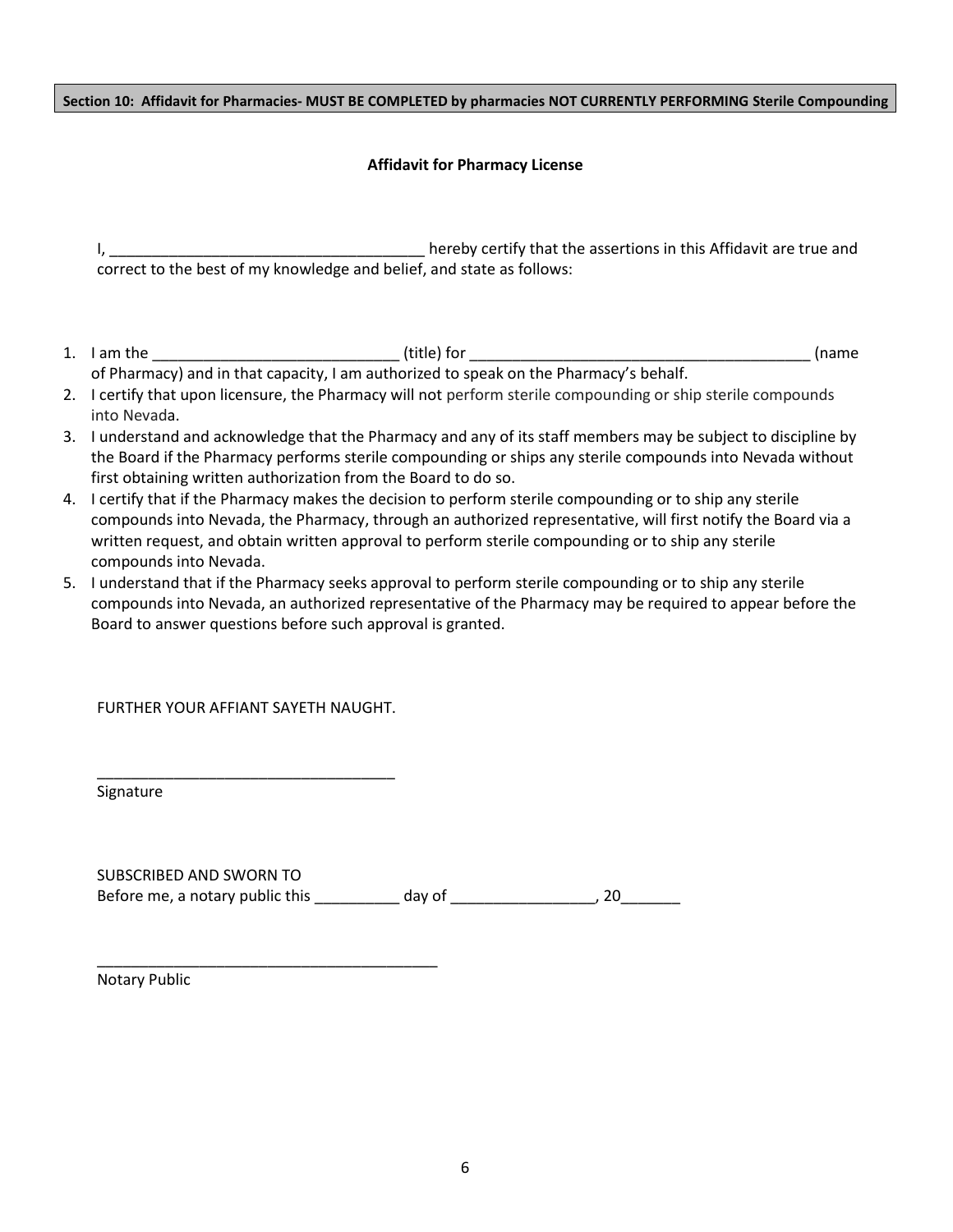#### **Section 11: Managing Pharmacist Acknowledgement, Professional/Personal History – REQUIRED TO BE COMPLETED BY THE MANAGING PHARMACIST FOR NEVADA LOCATED PHARMACY APPLICANTS ONLY**

Managing Pharmacist Name: \_\_\_\_\_\_\_\_\_\_\_\_\_\_\_\_\_\_\_\_\_\_\_\_\_\_\_\_\_\_\_\_\_\_\_\_\_\_\_\_\_\_\_ Pharmacist Registration #: \_\_\_\_\_\_\_\_\_\_\_\_\_\_\_\_\_

Pharmacy Name:

\_\_\_\_\_\_\_\_\_\_\_

\_\_\_\_\_\_\_\_\_\_\_

#### **Initial each statement below to indicate you have read and agree with the following:**

\_\_\_\_\_\_\_\_\_\_\_ I understand that as the managing pharmacist I am responsible for compliance by the pharmacy and its personnel with all state and federal laws and regulations relating to the operation of the pharmacy and the practice of pharmacy. I understand my license can be revoked or that I can be subject of disciplinary action if such laws or regulations are knowingly violated in the pharmacy in which I am the managing pharmacist.

\_\_\_\_\_\_\_\_\_\_\_ I understand within 48 hours after I report for duty as the managing pharmacist, I shall complete an inventory of all controlled substances of the pharmacy pursuant to 21 CFR Part 1304 and maintain a copy of the inventory in the file at the pharmacy.

\_\_\_\_\_\_\_\_\_\_\_ I understand that if I cease to be managing pharmacist of the above-named pharmacy, I will jointly, with the new managing pharmacist, take an inventory of all controlled substances.

> I understand that as the managing pharmacist I must ensure that all loss or theft of controlled substances are reported on forms provided by the Nevada State Board of Pharmacy and Department of Public Safety within 10 days after the date of discovery of theft or loss. NRS 453.568. Federal regulations require that registrants notify the Field Division Office of the Administration in his area, in writing, of the theft or significant loss of any controlled substance, disposal receptacles or listed chemicals within one business day of discovery of such loss or theft. The registrant shall also complete and submit to the Field Division Office in his area, DEA Form 106 regarding the loss or theft (21 C.F.R. §1301.76(b) and 21 U.S.C. §830(b)(1)(C)).

I understand that as the managing pharmacist I must notify the Nevada State Board of Pharmacy of all employment changes of pharmacy staff within 10 days of the change. NAC 639.540

| <b>Personal and Professional History</b>                                                                                                                                                                                                              |                                                                                                                         |  |  |        |  |            | <b>Yes</b> | <b>No</b> |  |  |
|-------------------------------------------------------------------------------------------------------------------------------------------------------------------------------------------------------------------------------------------------------|-------------------------------------------------------------------------------------------------------------------------|--|--|--------|--|------------|------------|-----------|--|--|
| 1.                                                                                                                                                                                                                                                    | Have you been diagnosed or treated for any mental illness, including alcohol or substance abuse, or physical            |  |  |        |  |            |            |           |  |  |
|                                                                                                                                                                                                                                                       | condition that would impair your ability to perform the essential functions of your license?                            |  |  |        |  |            |            |           |  |  |
| 2.                                                                                                                                                                                                                                                    | Have you been charged, arrested, or convicted of a felony or misdemeanor in any state?                                  |  |  |        |  |            |            |           |  |  |
| 3.                                                                                                                                                                                                                                                    | Have you been the subject of a board citation or an administrative action whether completed or pending in any<br>state? |  |  |        |  |            |            |           |  |  |
| Has your license been subjected to any discipline for violation of pharmacy or drug laws in any state?<br>4.                                                                                                                                          |                                                                                                                         |  |  |        |  |            |            |           |  |  |
| If you marked YES to any questions above, include the following information and provide a signed statement of explanation.<br>Copies of any documents that identify the circumstance or contain an order, agreement or other disposition is required. |                                                                                                                         |  |  |        |  |            |            |           |  |  |
| <b>Board Administrative Action:</b><br>State:<br>Date:                                                                                                                                                                                                |                                                                                                                         |  |  |        |  | Case $#$ : |            |           |  |  |
|                                                                                                                                                                                                                                                       |                                                                                                                         |  |  |        |  |            |            |           |  |  |
|                                                                                                                                                                                                                                                       | <b>Criminal Action:</b><br>State:<br>Case $#$ :<br>Date:<br>County:                                                     |  |  | Court: |  |            |            |           |  |  |
|                                                                                                                                                                                                                                                       |                                                                                                                         |  |  |        |  |            |            |           |  |  |

I certify under penalty of perjury that the information I have provided on this application is accurate, true and complete in all material respects. I understand that making any false representation in this application is a crime under NRS 639.281. I understand that, pursuant to NRS 239.010, this entire application and any portion thereof is a public record unless otherwise declared confidential by law, and will be considered by the Nevada State Board of Pharmacy at a public meeting pursuant to NRS 241.020. In the event this application is approved I agree to comply with all applicable federal and state statutes and regulations governing this license or registration and understand that any violation may result in discipline.

\_\_\_\_\_\_\_\_\_\_\_\_\_\_\_\_\_\_\_\_\_\_\_\_\_\_\_\_\_\_\_\_\_\_\_\_\_\_\_\_\_\_\_\_\_\_\_\_\_\_\_\_\_\_\_\_ \_\_\_\_\_\_\_\_\_\_\_\_\_\_\_\_\_\_\_\_\_\_\_\_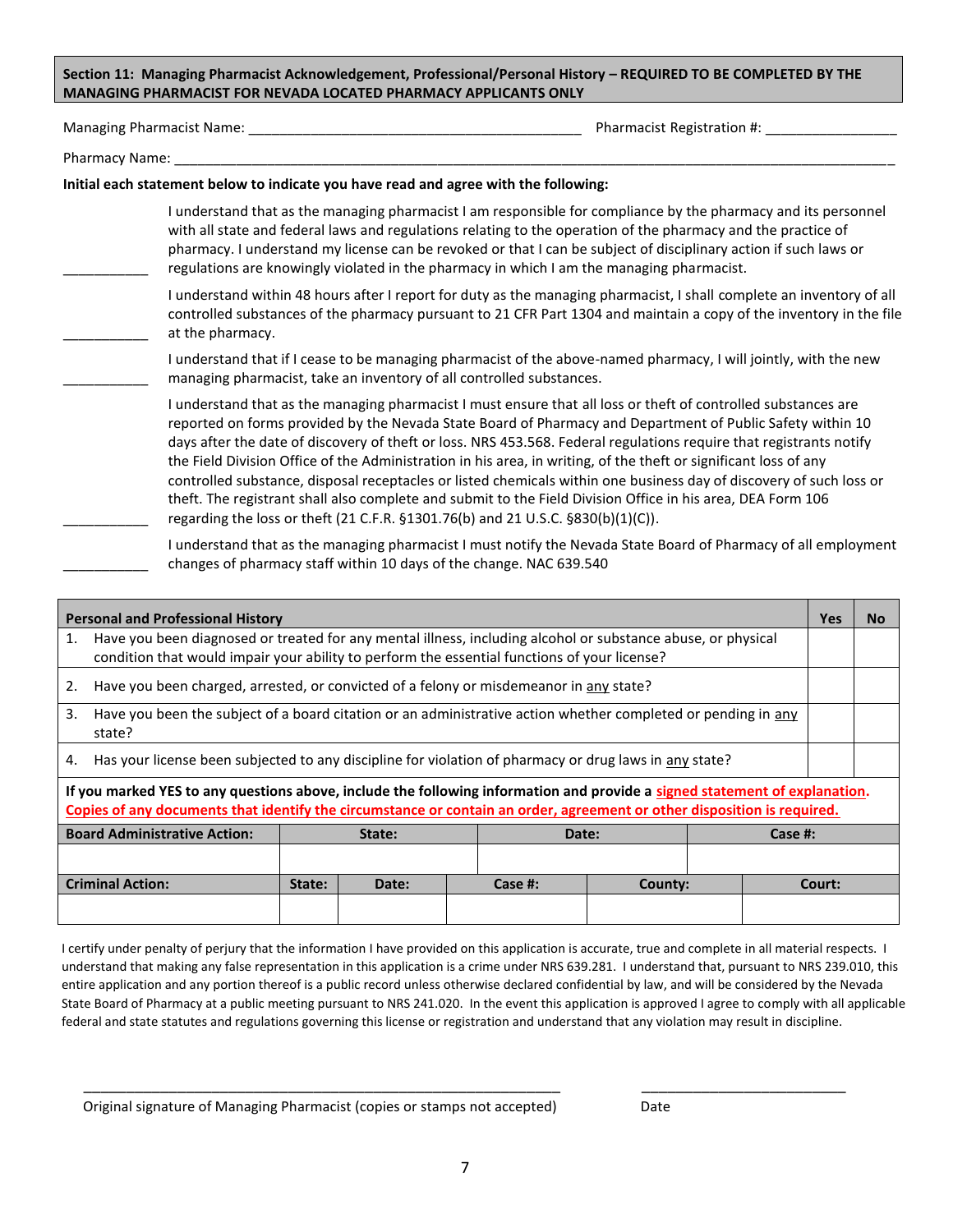| Section 12: Provide all the applicable documents with your application based on your<br>Business Type. Required documents are indicated by an " $\checkmark$ " on the right. |                                                                                                                                                                                                                                                                                                                                                                                                                                                                                                                                                                                                                                                                                                                                     |   | Non-<br>publicly<br><b>Traded</b> | Partner<br>-ship | <b>Sole</b><br>Owner |
|------------------------------------------------------------------------------------------------------------------------------------------------------------------------------|-------------------------------------------------------------------------------------------------------------------------------------------------------------------------------------------------------------------------------------------------------------------------------------------------------------------------------------------------------------------------------------------------------------------------------------------------------------------------------------------------------------------------------------------------------------------------------------------------------------------------------------------------------------------------------------------------------------------------------------|---|-----------------------------------|------------------|----------------------|
|                                                                                                                                                                              | List all Officers and Directors. NRS 639.231(2)(b), NAC 639.214(5)(a)                                                                                                                                                                                                                                                                                                                                                                                                                                                                                                                                                                                                                                                               | ✓ | $\checkmark$                      |                  |                      |
| $\bullet$                                                                                                                                                                    | List the top four stockholders and their percent ownership. NRS 639.231(3)                                                                                                                                                                                                                                                                                                                                                                                                                                                                                                                                                                                                                                                          | ✓ | $\checkmark$                      |                  |                      |
| $\bullet$                                                                                                                                                                    | List all stockholders who hold 10% or more of the shares. NAC 639.214(4)(b)                                                                                                                                                                                                                                                                                                                                                                                                                                                                                                                                                                                                                                                         |   | $\checkmark$                      |                  |                      |
| $\bullet$<br>٠                                                                                                                                                               | For General Partnerships, list the name of each partner. NAC 639.214(2)<br>For Limited Partnerships, list the names of (NAC 639.214(3)):<br><b>All General Partners;</b><br>$\circ$<br>All Limited Partners who hold 10% or more of the interest.<br>$\circ$                                                                                                                                                                                                                                                                                                                                                                                                                                                                        |   |                                   | ✔                |                      |
| $\bullet$                                                                                                                                                                    | Certificate of Corporate Status or Certificate of Good Standing from the Secretary of<br>State's Office where the business is domiciled, dated within the last 6 months.                                                                                                                                                                                                                                                                                                                                                                                                                                                                                                                                                            | ✓ |                                   | ✓                |                      |
| $\bullet$                                                                                                                                                                    | Designated Representative form must be completed by the Designated Representative.<br>Form is found at http://bop.nv.gov/Services/newapps/Business/. NAC 639.5005. The<br>requirement does not apply to:<br>An applicant or a licensee that is a publicly traded corporation;<br>а.<br>An applicant or licensee whose pharmacy is determined by the Board to be located<br>b.<br>within a large retail store, including, without limitation, a grocery store, variety<br>store or department store under common ownership; or<br>An applicant or licenses in which a majority interest of the applicant or licensee is<br>c.<br>owned by a pharmacist who is:<br>License by the Board; and<br>1)<br>A resident of this state.<br>2) |   |                                   |                  |                      |
| $\bullet$                                                                                                                                                                    | Personal History Record Application found at<br>http://bop.nv.gov/Services/newapps/Business/ must be completed by:<br>a. For Non-publicly traded - The top 4 shareholder/stockholders.<br>b. For Partnerships - All general partners; all limited partners who hold 10% or more<br>of the interest.<br>c. For Sole Owner - The owner.                                                                                                                                                                                                                                                                                                                                                                                               |   |                                   |                  |                      |
| $\bullet$                                                                                                                                                                    | Submit a copy of your most recent pharmacy inspection from the regulatory or<br>licensing authority of the state, territory or Federal agency in which the pharmacy is<br>located. (REQUIRED FOR NON-NEVADA PHARMACIES ONLY) NRS 639.2328(2)(f)                                                                                                                                                                                                                                                                                                                                                                                                                                                                                     |   |                                   |                  |                      |
|                                                                                                                                                                              | Submit a copy of your license, certification, permit or registration issued to your<br>pharmacy from the regulatory board or licensing authority of the state or territory in<br>which the pharmacy is located. (REQUIRED FOR NON-NEVADA PHARMACIES ONLY)<br>NRS 639.2328(2)(a)                                                                                                                                                                                                                                                                                                                                                                                                                                                     |   |                                   |                  |                      |
| $\bullet$                                                                                                                                                                    | License Verification by the regulatory board or licensing authority of the state or<br>territory in which the pharmacy is located. You may use the form here:<br>https://bop.nv.gov/uploadedFiles/bopnvgov/content/Services/newapps/2020%20ALLL<br>icenseVerificationForm(1).pdf (REQUIRED FOR NON-NEVADA PHARMACIES ONLY) NRS<br>639.2238(2)(g)                                                                                                                                                                                                                                                                                                                                                                                    |   |                                   |                  |                      |
| ٠                                                                                                                                                                            | Copy of DEA Registration if handling controlled substances (REQUIRED FOR NON-<br><b>NEVADA PHARMACIES ONLY)</b>                                                                                                                                                                                                                                                                                                                                                                                                                                                                                                                                                                                                                     | ✓ | ✓                                 | ✓                |                      |
| $\bullet$                                                                                                                                                                    | <b>Internet Pharmacy Services Certification (REQUIRED FOR PHARMACIES PROVIDING</b><br><b>INTERNET PHARMACY SERVICES)</b>                                                                                                                                                                                                                                                                                                                                                                                                                                                                                                                                                                                                            | ✓ | ✔                                 | ✔                |                      |
| $\bullet$                                                                                                                                                                    | Transmit Controlled Substance Prescription Data-Pharmacies dispensing scheduled II-<br>V controlled substance for human consumption shall, not later than the end of the next<br>business day after dispensing a controlled substance, upload to the Nevada Prescription<br>Monitoring Program (PMP) the information described in paragraph (d) of subsection 1<br>of NRS 453.162. Registration information found at: https://bop.nv.gov/links/PMP/                                                                                                                                                                                                                                                                                 |   |                                   |                  |                      |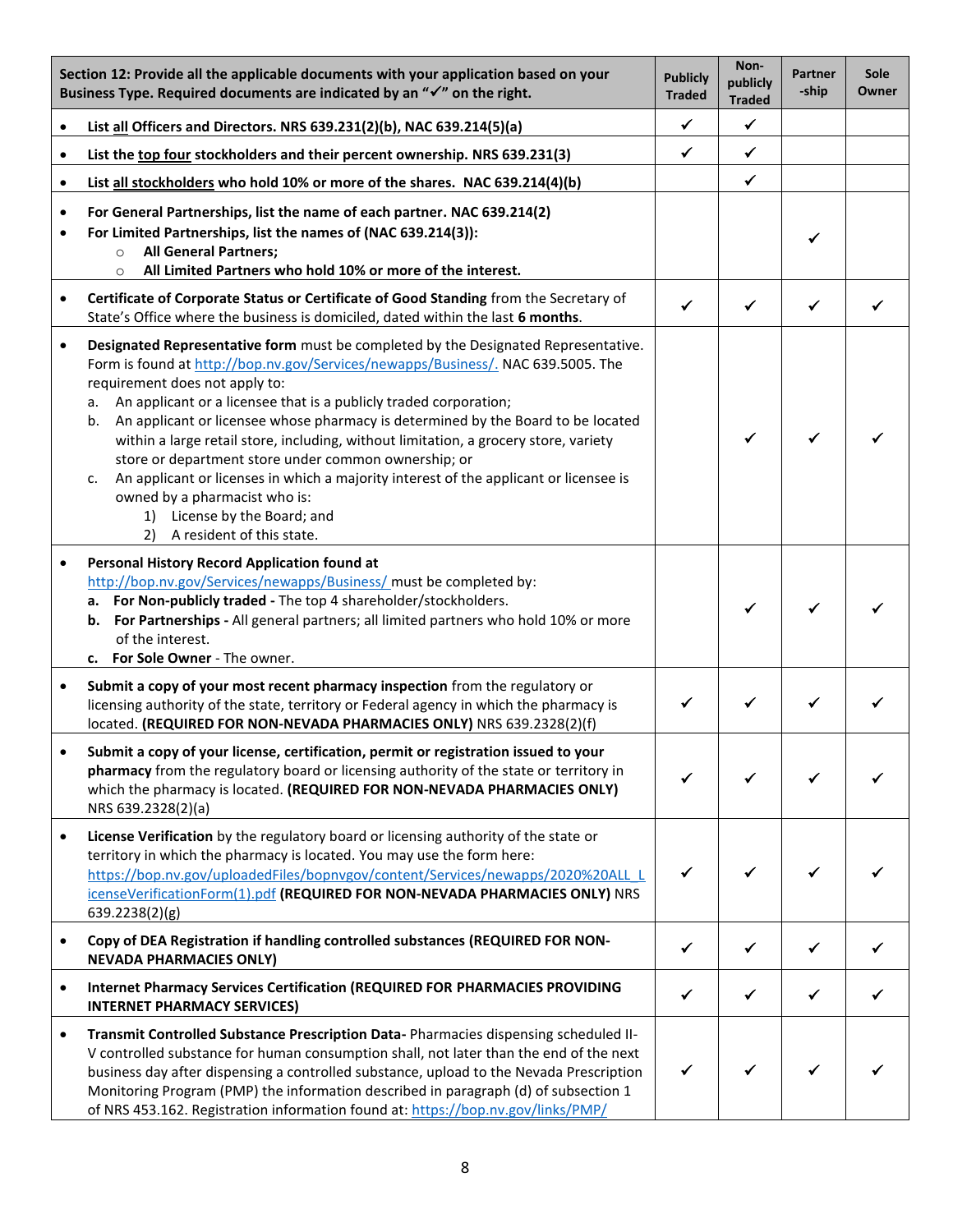I certify under penalty of perjury that the information contained in this application is accurate, true and complete in all material respects. I understand that making any false representation in this application is a crime under NRS 639.281. I understand that, pursuant to NRS 239.010, this entire application and any portion thereof is a public record unless otherwise declared confidential by law, and will be considered by the Nevada State Board of Pharmacy at a public meeting pursuant to NRS 241.020. In the event this application is approved I agree to comply with all applicable federal and state statutes and regulations governing this license or registration and understand that any violation may result in discipline.

\_\_\_\_\_\_\_\_\_\_\_\_\_\_\_\_\_\_\_\_\_\_\_\_\_\_\_\_\_\_\_\_\_\_\_\_\_\_\_\_\_\_\_\_\_\_\_\_\_\_\_\_\_\_\_\_\_\_\_\_\_\_\_\_\_\_\_\_\_\_\_\_\_\_\_\_\_\_\_\_\_\_\_\_\_\_\_\_\_\_ Print Name of Authorized Person Submitting Application (If the applicant is a partnership or corporation, the application must be signed by a partner or by an officer of the corporation). NAC 639.215

\_\_\_\_\_\_\_\_\_\_\_\_\_\_\_\_\_\_\_\_\_\_\_\_\_\_\_\_\_\_\_\_\_\_\_\_\_\_\_\_\_\_\_\_\_\_\_\_\_\_\_\_\_\_\_\_ \_\_\_\_\_\_\_\_\_\_\_\_\_\_\_\_\_\_\_\_\_\_\_\_

Original signature of Authorized Person (copies or stamps not accepted) Date

| <b>Board Use Only</b> | Date Received: " | \moun!<br>$  -$ |
|-----------------------|------------------|-----------------|
|                       |                  |                 |